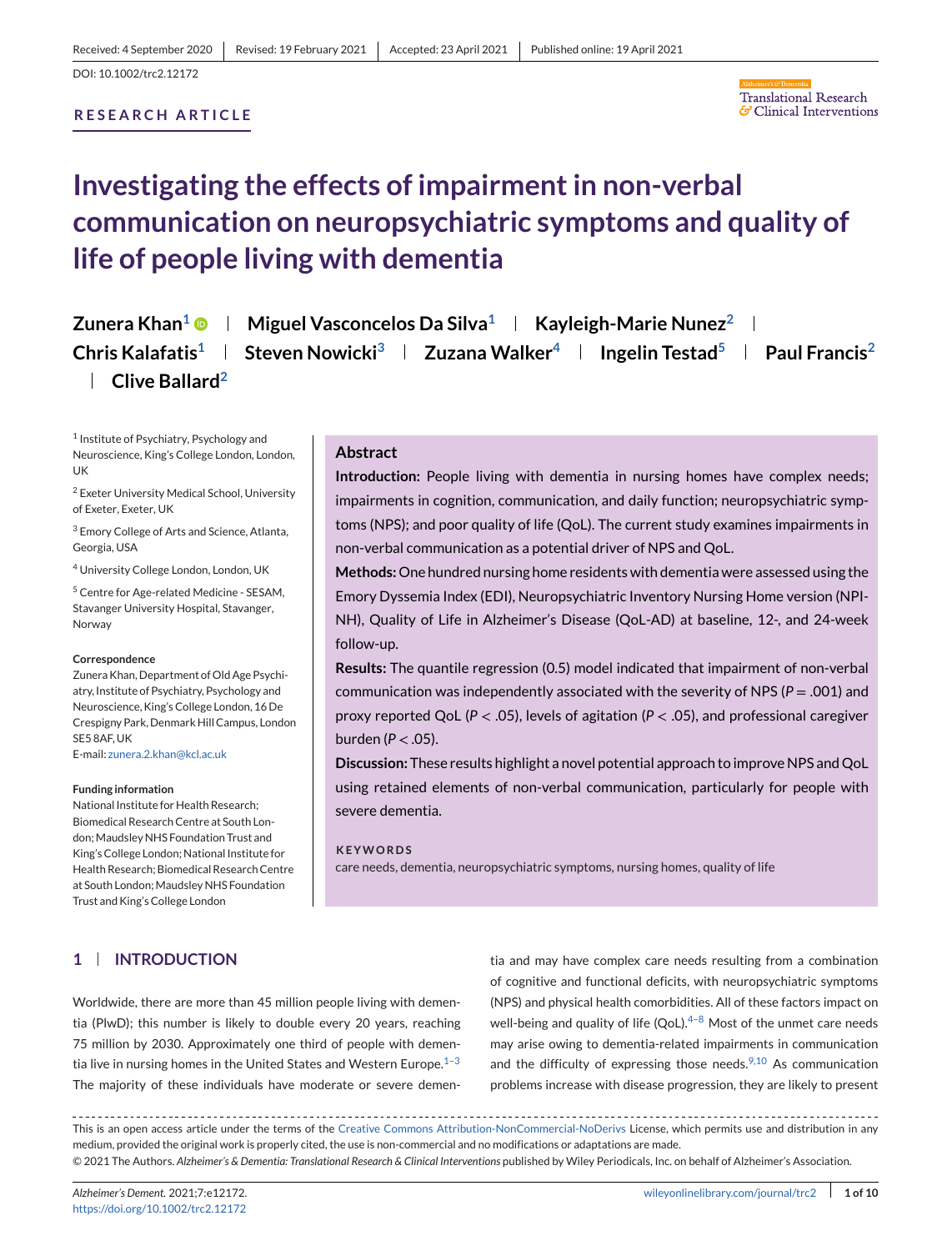more opportunities for breakdowns and frustration for caregivers and their care recipients. $11,12$  Care recipients may respond to these communication breakdowns with a potential increase in frustration and aggression. $13$  Impairments in verbal communication have been identified as an important association of impaired QoL and an increase in NPS.[14–18](#page-7-0)

Interventions, such as the WHELD training program, which focus on improved verbal communication and increased social interaction, confer significant benefits in NPS and QoL, but these benefits are largely restricted to people with mild–moderately severe dementia who have retained verbal skills. There is a significant unmet need related to the development of interventions tailored to the needs of people with severe dementia.<sup>[19](#page-8-0)</sup>

In severe stages of dementia, care staff's understanding of the nonverbal cues of the person with Alzheimer's disease (AD) in communicating their needs may play a significant role in the delivery of their care. There is preliminary research to suggest that some staff are aware of the importance of tailoring their non-verbal communication with care home residents. For example, a qualitative analysis of ethnographic research reported that staff in a nursing home believed that making the correct interpretations of body language required them to know the resident well.<sup>[20](#page-8-0)</sup>

Non-verbal communication remains a relatively unexplored area in dementia care<sup>[21](#page-8-0)</sup> with very little focus on the potential relationship between non-verbal communication and QoL and NPS. A key question, therefore, is whether we can better understand impairments in nonverbal communication and whether this could offer novel therapeutic opportunities—particularly for people with more severe dementia. NPS are associated with an increase in caregiver burden. Agitation is one of the most common NPS, often occurring during personal care, with a higher impact on caregiver burden, $22-24$  with previous work suggesting that verbal communication impairments may be linked to this; however, the contribution of non-verbal communication has not been established.

Both NPS and QoL are extremely important outcomes for PlwD and are potentially related to communication. The current study investigates two primary hypotheses, evaluating associations between both NPS and QoL and non-verbal communication impairment. Our primary hypotheses are that: (1) there is a significant association between nonverbal communication and NPS and (2) there is a significant association between non-verbal communication and QoL. Associations between non-verbal communication and care needs, levels of agitation, and professional caregiver burden were evaluated for secondary hypotheses.

# **2 METHODS**

A longitudinal cohort design was used to assess the association between non-verbal and verbal communication and both NPS and QoL in people with probable or possible AD in nursing home settings. Proxyrated assessments were used to evaluate non-verbal cues across three time points: baseline, 12 weeks, and 24 weeks.

#### **HIGHLIGHTS**

- ∙ 2.0 People living with dementia (PlwD) in nursing homes have non-verbal communication impairments, which substantially impact neuropsychiatric symptoms and quality of life.
- ∙ 2.0 A proxy assessment was conducted to measure nonverbal communication.
- ∙ 2.0 Non-verbal communication is likely to play a key role in improving communication and engagement with PlwD.
- ∙ 2.0 Awareness of these issues has potential implications for a greater therapeutic input.
- ∙ 2.0 There is an urgent need for intervention training programs for care staff using specific communication strategies to modify their cues to meet needs of PlwD.

# **RESEARCH IN CONTEXT**

- 1. **Systematic review**: Little is known about the full impact and importance of non-verbal communication in people living with dementia (PlwD). Developing and delivering effective interventions to promote quality of life (QoL) and to reduce neuropsychiatric symptoms (NPS) more tailored to the needs of people with limited communication skills will rely on a more detailed understanding of non-verbal cues to connect with others.
- 2. **Interpretation**: Our results suggest that impairment in non-verbal communication is associated with QoL, frequency and severity of NPS, agitation, and professional caregiver burden of PlwD in nursing homes. These results highlight the importance of non-verbal communication in improving QoL and NPS for people with dementia and highlight specific treatment opportunities.
- 3. **Future directions**: There is an exciting opportunity to develop and evaluate interventions using preserved nonverbal skills of PlwD to facilitate connection and engagement.

# **2.1 Participants**

Participants were residents in UK nursing homes, who fulfilled the NINCDS/ADRDA (National Institute of Neurological and Communicative Disorders and Stroke and the Alzheimer's Disease and Related Disorders Association) criteria for possible or probable AD.[25](#page-8-0)

All residents lacked mental capacity to consent to participating in this study, according to UK law; informed consent was obtained through the involvement of a nominated or personal consultee who represented the residents' interests and wishes in accordance with the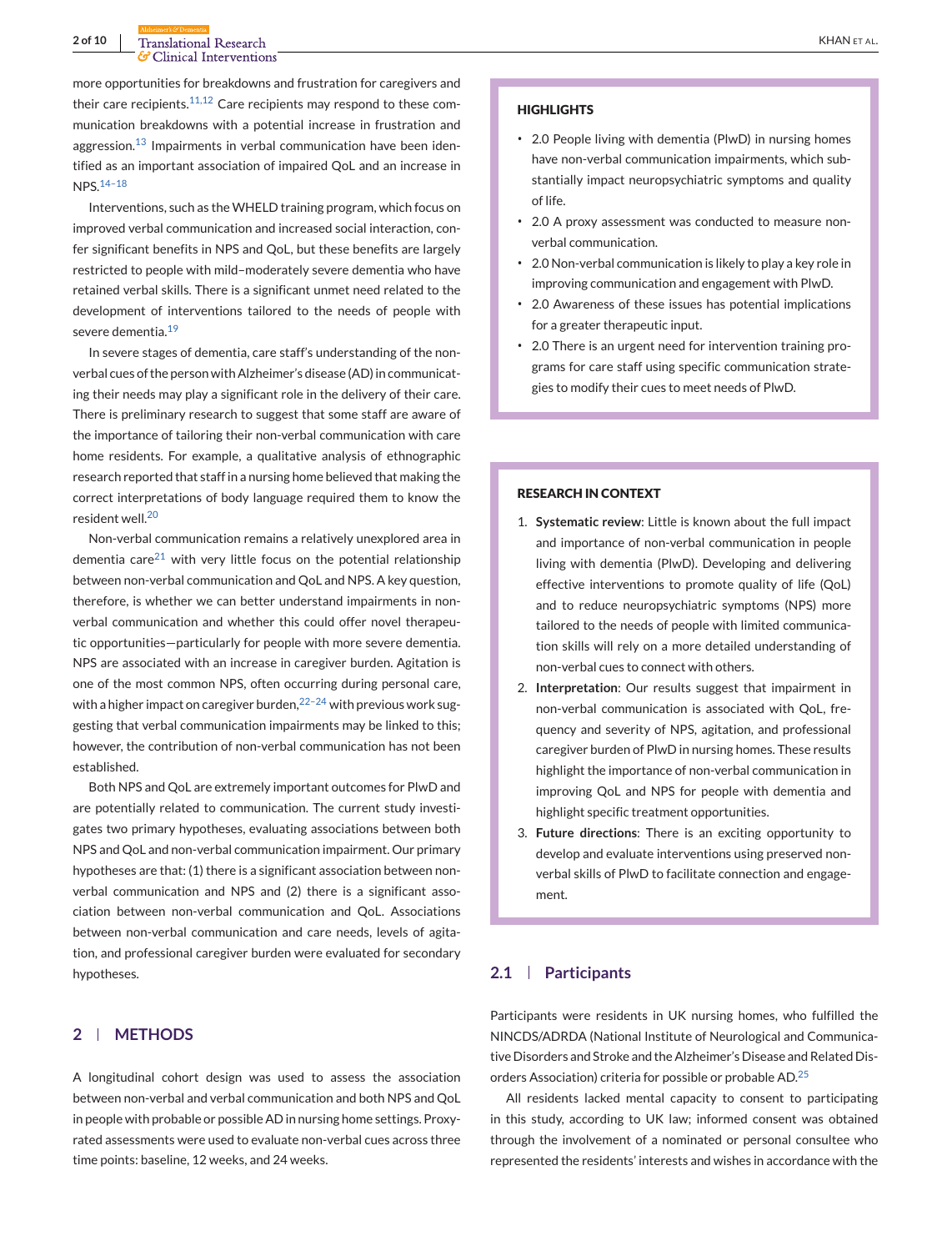Mental Capacity Act 2005<sup>[26](#page-8-0)</sup> and International Council for Harmonisation of Technical Requirements for Pharmaceuticals for Human Use Good Clinical Practice (ICH-GCP). The study was fully approved by Cambridgeshire 3 Ethics Committee (REC Reference 09/HO306/53).

# **2.2 Measures**

Impairment in non-verbal communication was assessed using the Emory Dyssemia Index (EDI) scale.<sup>[27](#page-8-0)</sup> The proxy-rated EDI scale was conducted with care staff who knew the resident well (mainly a key worker). EDI subscales reflect this definition and are rated for frequency of occurrence on a 5-point scale ranging from "never" (1) to "very often" (5). The EDI scale measures impairment in the use of ten individual non-verbal cues including gestures, gaze and eye contact, facial expressions, conversational skills, paralanguage (paralinguistic skills), non-verbal receptivity, space and touch, social rules and norms, chronemics (use of time), and objectics (study of human use of clothing and other artifacts as non-verbal cues). A higher score indicates more severe impairment. EDI was originally validated by teachers for students (10–11 years old) and consistently used clinically with parents to measure non-verbal social behaviors; it has a test–retest reliability of .86 for the total score<sup>27</sup> and a Cronbach's alpha of 0.97.<sup>[28](#page-8-0)</sup> The EDI tool exhibited good internal consistency for measuring impairment in nonverbal communication ( $a = .809$ ) for people with moderate to severe stages (FAST 5–7) of dementia during the current study. A literature review of the available non-verbal communication tools did not identify any specific tools assessing non-verbal communication in PlwD. The findings of the review identified EDI as a brief and potentially appro-priate tool for studying non-verbal communication in dementia.<sup>[29](#page-8-0)</sup> The EDI scale was considered best suited for the needs of the current study and the cohort.

Expressive and receptive language function of PlwD was assessed using the Sheffield Screening Test for Acquired Language Disorders (STALD). $30$  The cut-off < 15 on the STALD is optimum for detecting overall language impairment with good sensitivity (89%) and specificity (88%). A separate analysis of receptive skill has previously shown that a cut-off < 7 has good specificity (85%) and sensitivity (79%). For the expressive subscale, the cut-off point is  $< 9$  with good specificity (89%) and sensitivity (82%).<sup>[31](#page-8-0)</sup>

Overall NPS were assessed by informant interview using the Neuropsychiatric Inventory-Nursing Home Version (NPI-NH). The NPI-NH<sup>32,33</sup> was developed to assess NPS of PlwD; these included delusions, hallucinations, agitation, dysphoria, anxiety, apathy, irritability, euphoria, disinhibition, and aberrant motor behavior. In addition to the total score, an agitation cluster score was also calculated.<sup>[34](#page-8-0)</sup>

The occupational disruptiveness scale for the NPI-NH was completed to assess professional caregiver burden reflecting how much, if any, increase in work, effort, time, or distress was related to occurrence of NPS.

QoL in dementia was assessed using the Quality of Life in Alzheimer's Disease scale (QoL-AD). There are 13 items including physical health, energy, mood, living situation, memory, family, marriage or

significant other, friends, self as a whole, ability to do chores around the house, ability to do things for fun, money, and life as a whole. As the current study focused predominantly on people with moderately severe to severe dementia, the proxy score from an informant (key worker) was used to measure QoL. QoL-AD scales with two or more items missing were excluded.[35,36](#page-8-0)

Total number of care needs was assessed using the Camberwell Assessment of Need for the Elderly (CANE) $37,38$  and the Functional Assessment Staging Tool (FAST) $39$  was used to stage functional dementia severity along with the Mini-Mental State Examination (MMSE)[.40](#page-8-0)

# **2.3 Analysis methods**

To assess the primary and secondary hypotheses, a quantile regression was used to investigate the effects of impairment in non-verbal communication on baseline overall NPS, QoL for baseline cross-sectional scores, while controlling for dementia severity (FAST stages), age, sex, and education. The score for NPS (NPI A-J total score) and total QoL-AD proxy-reported score were used as the primary outcome measures. To test the secondary hypotheses, we assessed the association between communication and other outcome measures, including the scores for total number of needs and professional caregiver burden and total score for agitation. Quantile regression was carried out using the package STATA 15 (StataCorp).

To confirm the consistency of cross-sectional associations, which is important given the fluctuating nature of NPS in PlwD, further exploratory Spearman's correlation analysis was undertaken to report on longitudinal associations between the above outcome measures and scores for communication impairment at 12 and 24 weeks. Given that some measures were only collected at baseline, the Spearman's correlation was considered the adequate analysis method compared to the regression analysis for follow-up time points.

An examination of impairment in non-verbal communication between moderate–severe and severe dementia groups was assessed using the Mann-Whitney *U* test with Bonferroni correction. For the ten EDI subscales, the Bonferroni significance level was set at *P* < .005  $(P=.05/10)$ .

# **3 RESULTS**

#### **3.1 Baseline data**

One hundred fifty-eight people living with probable or possible AD in 21 nursing homes were invited to take part in the study, of which 100 participants were assessed at baseline for the study; 44 had severe dementia, 53 had moderate or moderately severe dementia, and 1 had mild dementia, per the FAST stages. Thirty-one percent of the sample were male and 69% were female and the mean age was 85 years. Sociodemographic and pathological variables are listed in Table [1.](#page-3-0)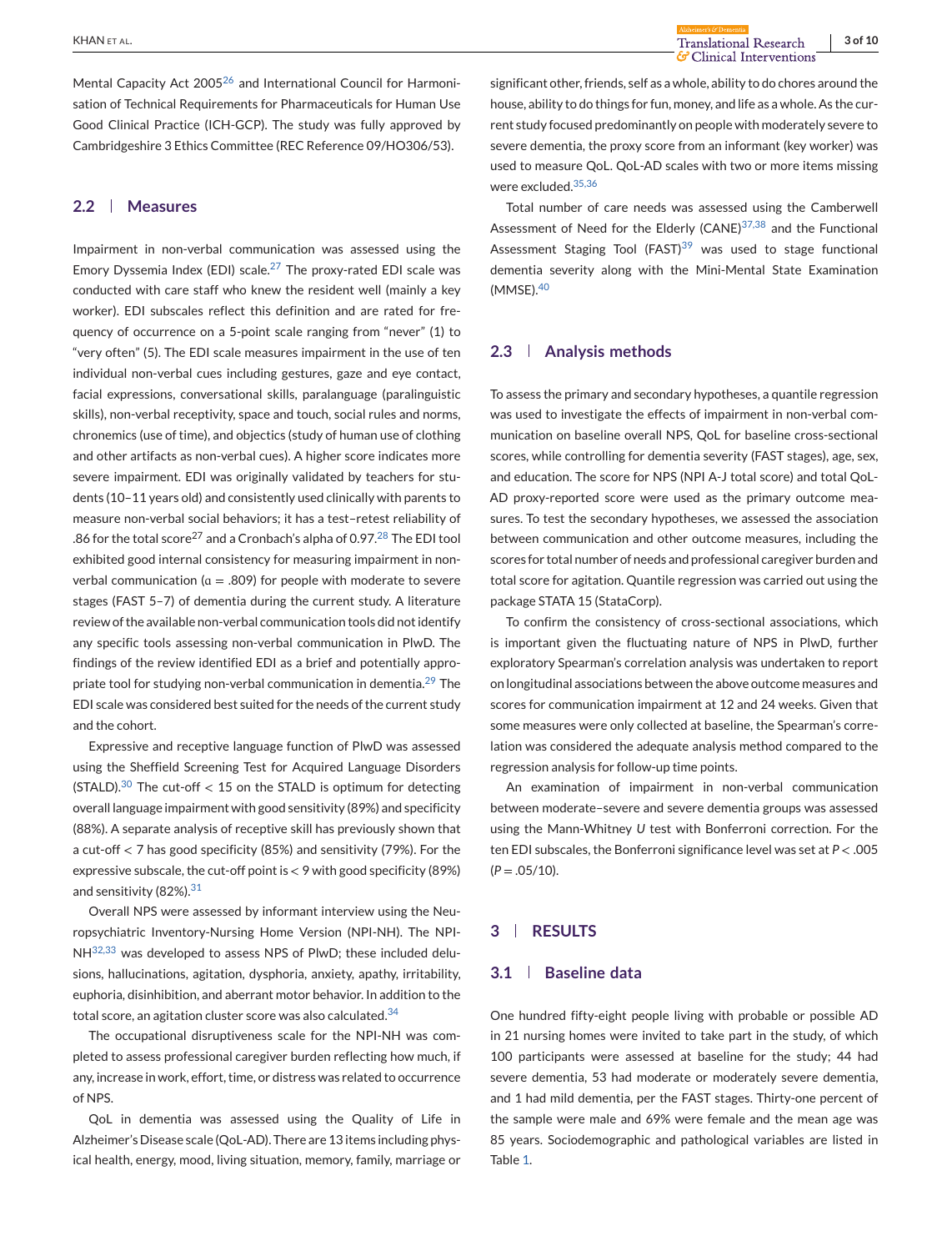#### <span id="page-3-0"></span>**TABLE 1** Sociodemographic and pathological variables

|                                      | <b>Baseline scores</b>                                                   |           |           |  |
|--------------------------------------|--------------------------------------------------------------------------|-----------|-----------|--|
| <b>Characteristics</b>               | Mean/percentage                                                          | <b>SD</b> | Range     |  |
| Age                                  | 85                                                                       | 6.8       | 69-98     |  |
| Biological sex (female)              | 69                                                                       | 69        | $69 - 31$ |  |
| Ethnicity                            | 81 White, 7 African/Caribbean,<br>4 Asian, 8 Unknown                     | n/a       | n/a       |  |
| <b>Education</b>                     | 74 School to 16, 6 16-18 years,<br>6 18 plus-University,<br>14 Not known | n/a       | n/a       |  |
| <b>FAST</b>                          | 6                                                                        | 0.6       | $4 - 7$   |  |
| <b>MMSE</b>                          | 6.13                                                                     | 7.57      | $0 - 28$  |  |
| <b>EDI</b>                           | 128.7                                                                    | 36        | 83-232    |  |
| <b>STALD<sup>a</sup></b>             | 6.49                                                                     | 7.11      | $0 - 19$  |  |
| Total number of needs                | 15.8                                                                     | 3.3       | $1 - 23$  |  |
| NPI-NH, A-J Total                    | 11.4                                                                     | 12        | $0 - 39$  |  |
| NPI-NH professional caregiver burden | 3.7                                                                      | 4.8       | $0 - 18$  |  |
| QoL-AD proxy reported                | 29.82                                                                    | 4.2       | $21 - 39$ |  |

<sup>a</sup>Only 76 individuals with dementia completed STALD ( $N = 24$ ), due to severity of cognitive impairment.

Note: Missing variables: 14 were missing data on Education.

Abbreviations: EDI, Emory Dyssemia Index; FAST, Functional Assessment Staging Test; MMSE, Mini-Mental State Examination; NPI-NH, Neuropsychiatric Inventory–Nursing Home; QoL-AD, Quality of Life in Alzheimer's Disease; SD, standard deviation; STALD, Sheffield Screening Test for Acquired Language Disorders.

**TABLE 2** Mann-Whitney *U* test comparing two study groups (moderate/severe and severe dementia) for EDI subscales

| <b>Variable</b>              | Group              | Median | Z       | <b>Mann Whitney</b> | P-value     |
|------------------------------|--------------------|--------|---------|---------------------|-------------|
| Objectics                    | Moderate-severe AD | 20.00  | $-4.54$ | 584.50              | P < .001    |
|                              | Severe AD          | 28.00  |         |                     |             |
| Non-verbal receptivity       | Moderate-severe AD | 16.00  | $-3.24$ | 769.00              | $P = .001$  |
|                              | Severe AD          | 25.00  |         |                     |             |
| Paralanguage                 | Moderate-severe AD | 9.00   | $-3.28$ | 756.50              | $P = .001$  |
|                              | Severe AD          | 13.00  |         |                     |             |
| Social rules                 | Moderate-severe AD | 12.00  | $-2.68$ | 849.00              | $P = .007$  |
|                              | Severe AD          | 20.00  |         |                     |             |
| Gaze & eye contact           | Moderate-severe AD | 8.00   | $-1.95$ | 966.00              | $P = .052$  |
|                              | Severe AD          | 12.00  |         |                     |             |
| Facial expression            | Moderate-severe AD | 10.00  | $-2.36$ | 900.00              | $P = .018$  |
|                              | Severe AD          | 12.00  |         |                     |             |
| Hands gesture                | Moderate-severe AD | 7.00   | $-1.04$ | 1136.50             | $P = .360$  |
|                              | Severe AD          | 7.00   |         |                     |             |
| <b>Conversational skills</b> | Moderate-severe AD | 14.00  | $-0.74$ | 1127.00             | $P = 0.406$ |
|                              | Severe AD          | 15.00  |         |                     |             |
| Space touch                  | Moderate-severe AD | 10.00  | $-0.83$ | 1119.00             | $P = .408$  |
|                              | Severe AD          | 12.00  |         |                     |             |
| Chronemics and use of time   | Moderate-severe AD | 10.00  | $-1.04$ | 1096.50             | $P = .300$  |
|                              | Severe AD          | 11.00  |         |                     |             |

Note: Data shown for two groups using the Functional Assessment Staging Test (FAST) stages 6 (moderate–severe) and 7 (severe).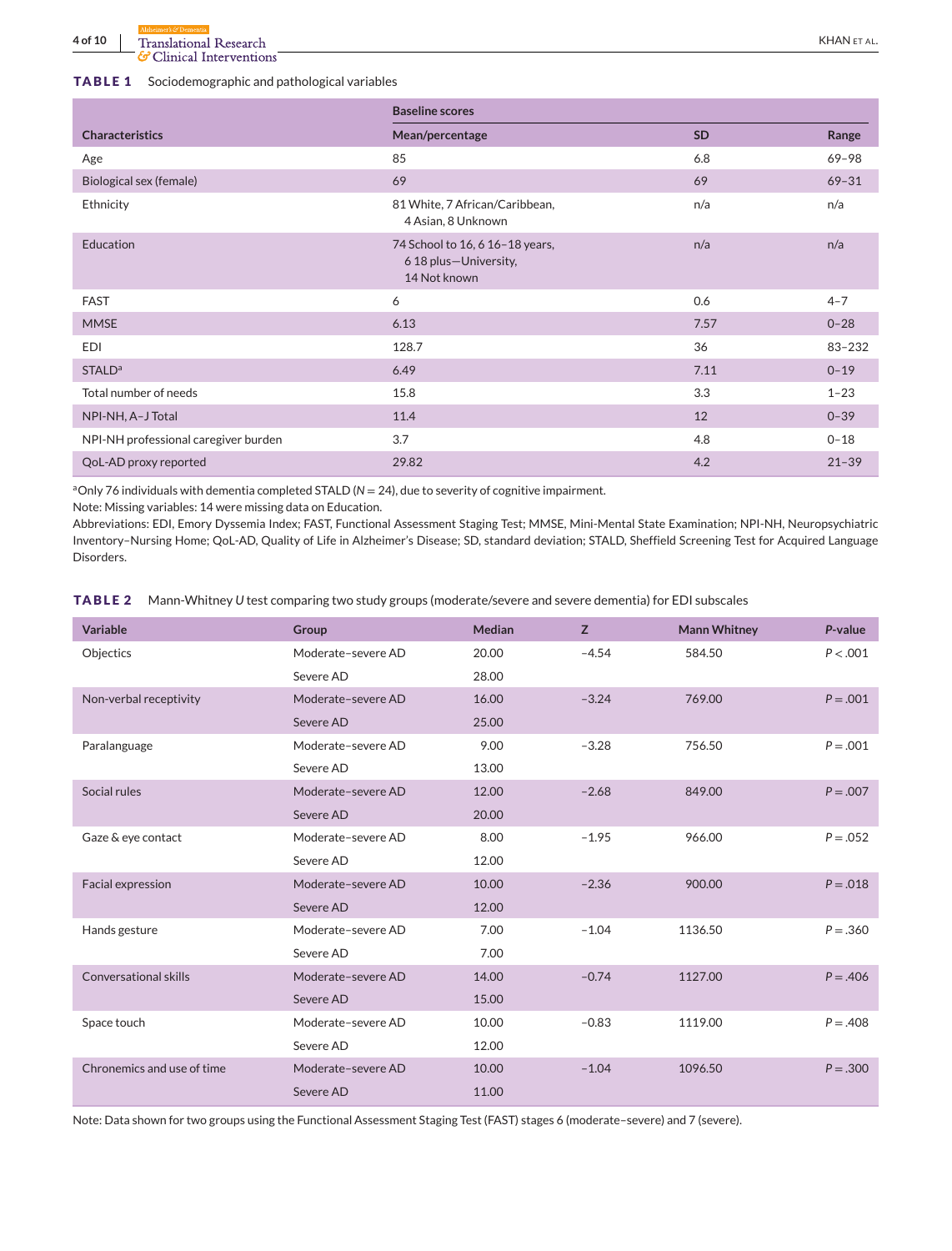# **3.2 Impairment of non-verbal communication in moderate–severe and severe dementia**

There was a significant difference in level of impairment in nonverbal communication between moderate–severe (FAST stage 6; median  $= 132.00$ ) and severe stages of dementia (FAST stage 7; median = 167.45), using EDI total score. People with severe dementia exhibited significantly higher EDI total scores compared to people with moderate–severe dementia  $(U = 745.000, Z = -3.382, P = .001)$ . There was also a significant difference in scores between people with moderate–severe and severe dementia for 3 of the 10 EDI subscales. People with severe dementia exhibited significantly greater impairment in non-verbal receptivity (U = 769.000, Z = -3.242, *P* = .001), paralanguage ( $U = 756.500$ ,  $Z = -3.282$ ,  $P = .001$ ), and objectics non-verbal skills (U = 756.500, Z = -3.282, *P* = .001), see Table [2.](#page-3-0) Figure 1 shows hand gestures and gaze were least impaired in moderate–severe stages, followed by gaze, paralanguage, facial expressions, and space/touch non-verbal skills. Likewise, in severe stages of dementia, hand gesture non-verbal skills were least impaired,

which was followed by chronemics (use of time), space touch, gaze, and facial expressions.

# **3.3 Quantile regression analysis**

Findings of the quantile regression (0.5) model indicated that impairment of non-verbal communication was independently associated with the severity of NPS and proxy-reported QoL. Furthermore, the associations between impairment in non-verbal communication and overall NPS ( $P = .001$ ), proxy-reported QoL ( $P < .05$ ), levels of agitation (*P* < .05), and professional caregiver burden (*P* < .05) maintained significance even in the presence of other covariables (Table [3\)](#page-5-0).

# **3.4 Consistency associations**

Of the 100 residents interviewed at baseline, 79 were followed up at 12 weeks (25 males and 54 female), 23 residents deceased, and



**FIGURE 1** Impairment in non-verbal communication in moderatesevere and severe groups, indicating least and most impaired non-verbal communication skills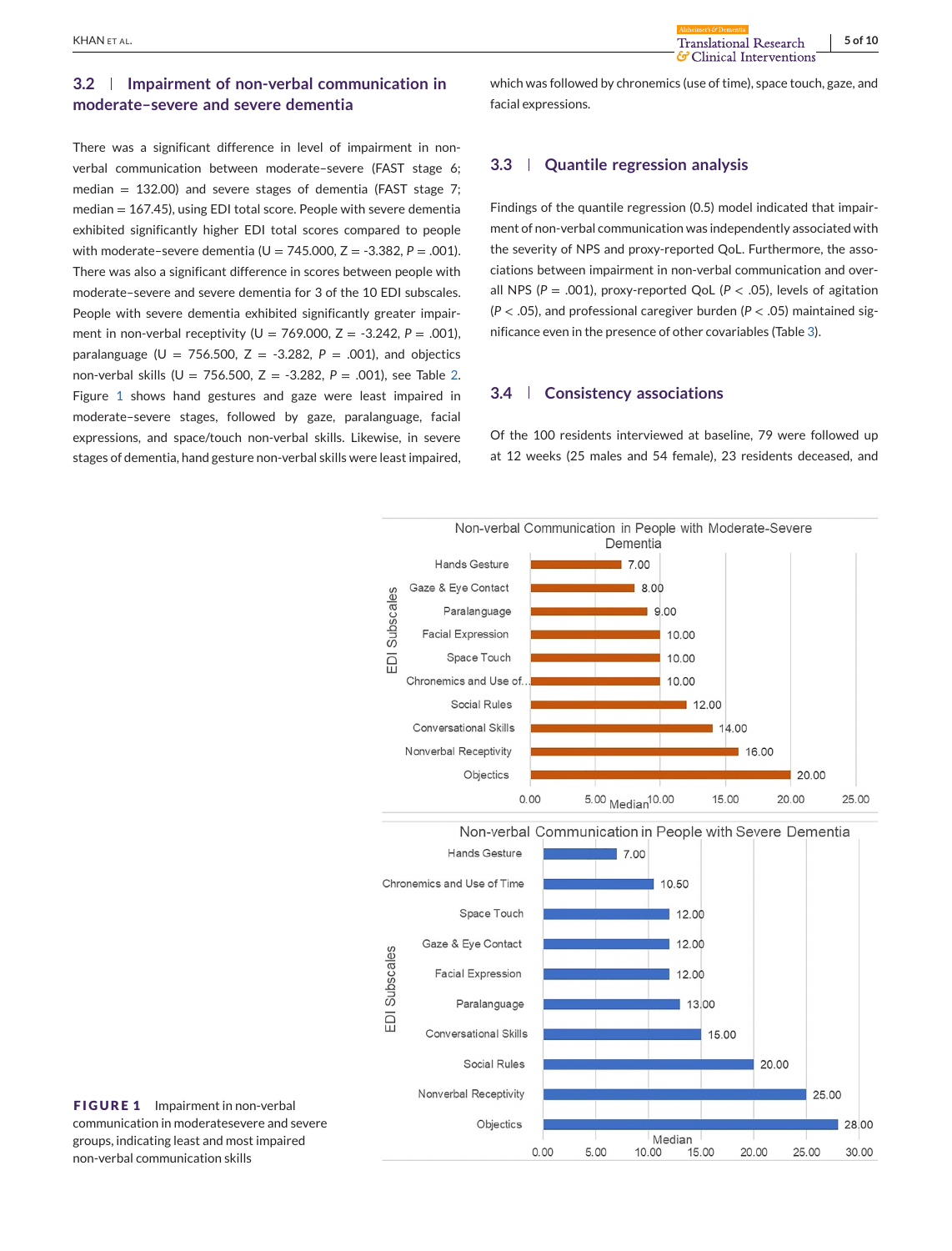G Clinical Interventions

# <span id="page-5-0"></span>**TABLE 3** Regression output to predict key outcomes

| NPI total items A-J               | Coef.     | Std. Err. | T.       | P > t | [95% Conf. | Interval] |
|-----------------------------------|-----------|-----------|----------|-------|------------|-----------|
| EDI total, baseline               | 0.159     | 0.046     | 3.430    | .001  | 0.067      | 0.251     |
| FAST stage                        | $-3.726$  | 4.044     | $-0.920$ | .359  | $-11.757$  | 4.305     |
| Age                               | $-0.221$  | 0.284     | $-0.780$ | .439  | $-0.784$   | 0.343     |
| Sex                               | 0.290     | 4.110     | 0.070    | .944  | $-7.872$   | 8.452     |
| Education                         | 0.002     | 0.005     | 0.370    | .714  | $-0.009$   | 0.013     |
| _cons                             | 10.914    | 24.579    | 0.440    | .658  | $-37.903$  | 59.730    |
| Proxy-reported QoL-AD             | Coef.     | Std. Err. | T        | P > t | [95% Conf. | Interval] |
| EDI total, baseline               | $-0.031$  | 0.013     | $-2.360$ | .020  | $-0.057$   | $-0.005$  |
| <b>FAST</b> stage                 | $-1.396$  | 1.150     | $-1.210$ | .228  | $-3.680$   | 0.887     |
| Age                               | $-0.065$  | 0.081     | $-0.800$ | .423  | $-0.225$   | 0.095     |
| Sex                               | 0.393     | 1.168     | $-0.340$ | .737  | $-1.928$   | 2.713     |
| Education                         | 0.002     | 0.002     | 1.380    | .170  | $-0.001$   | 0.005     |
| _cons                             | 41.499    | 6.988     | 5.940    | .000  | 27.621     | 55.378    |
| <b>NPI Agitation total</b>        | Coef.     | Std. Err. | T        | P > t | [95%Conf.  | Interval] |
| EDI total, baseline               | 0.058     | 0.026     | 2.230    | .028  | 0.006      | 0.110     |
| FAST stage                        | $-2.359$  | 2.270     | $-1.040$ | .301  | $-6.869$   | 2.150     |
| Age                               | $-0.050$  | 0.159     | $-0.31$  | .755  | $-0.366$   | 0.267     |
| <b>Sex</b>                        | $-1.484$  | 2.307     | $-0.640$ | .522  | $-6.067$   | 3.099     |
| Education                         | 0.001     | 0.003     | 0.290    | .769  | $-0.005$   | 0.007     |
| _cons                             | 5.093     | 13.800    | 0.370    | .713  | $-22.316$  | 32.502    |
| <b>NPI CD total</b>               | Coef.     | Std. Err. | T.       | P > t | [95% Conf. | Interval] |
| EDI total, baseline               | $0 - 046$ | 0.020     | 2.350    | .021  | 0.007      | 0.085     |
| FAST stage                        | $-2.149$  | 1.721     | $-1.250$ | .215  | $-5.567$   | 1.268     |
| Age                               | $-0.0802$ | 0.121     | $-0.66$  | .508  | $-0.320$   | 0.160     |
| Sex                               | $-1.697$  | 1.749     | $-0.970$ | .334  | $-5.171$   | 1.776     |
| Education                         | $-0.001$  | 0.002     | $-0.220$ | .827  | $-0.005$   | 0.004     |
| $_{\text{-cons}}$                 | 9.109     | 10.460    | 0.870    | .386  | $-11.665$  | 29.883    |
| <b>Total number of care needs</b> | Coef.     | Std. Err. | T        | P > t | [95% Conf. | Interval] |
| EDI total, baseline               | 0.008     | 0.006     | 1.300    | .198  | $-0.004$   | 0.020     |
| FAST stage                        | $-0.081$  | 0.537     | $-0.150$ | .880  | $-1.149$   | 0.986     |
| Age                               | 0.026     | 0.038     | 0.68     | .495  | $-0.049$   | 0.101     |
| <b>Sex</b>                        | 0.845     | 0.546     | 1.550    | .125  | $-0.239$   | 1.930     |
| Education                         | 0.000     | 0.001     | $-0.480$ | .632  | $-0.002$   | 0.001     |
| _cons                             | 11.257    | 3.267     | 3.450    | .001  | 4.768      | 17.746    |

Note: Data presented quantile regression (0.5) for baseline scores.

Abbreviations: EDI, Emory Dyssemia Index; CD: Caregivers Disruption on NPI measuring professional caregiver burden; FAST, Functional Assessment Staging Test; NPI-NH, Neuropsychiatric Inventory–Nursing Home; QoL-AD, Quality of Life in Alzheimer's Disease.

1 resident transferred to another nursing home. Seventy-one participants (23 males and 48 female) were followed at 24 weeks. Further information on assessment completion is given in Appendix Table A.

There was a significant association between greater impairment of non-verbal communication and increased frequency and severity of overall NPS at 12 weeks (*r* = .416, *P* < .001) and 24 weeks (*r* = .301\*, *P* < .05). An association between impairment in non-verbal communication and reduced proxy-reported QoL was indicated at 12 weeks (*r* = – .245\*, *P* < .031) and 24 weeks (*r* = –.434\*\*, *P* < .001), see Table [4.](#page-6-0)

Agitation also showed a significant association with impairment in non-verbal communication at 12 weeks (*r* = .413\*\*, *P* < .001) and 24 weeks (*r* = .271\*, *P* < .05). In addition, a significant correlation was identified between greater impairment in non-verbal communication and higher professional caregiver burden at 12 weeks (*r* = .444\*\*, *P* < .001) and 24 weeks (*r* = -.275\*, *P* < .05). The association between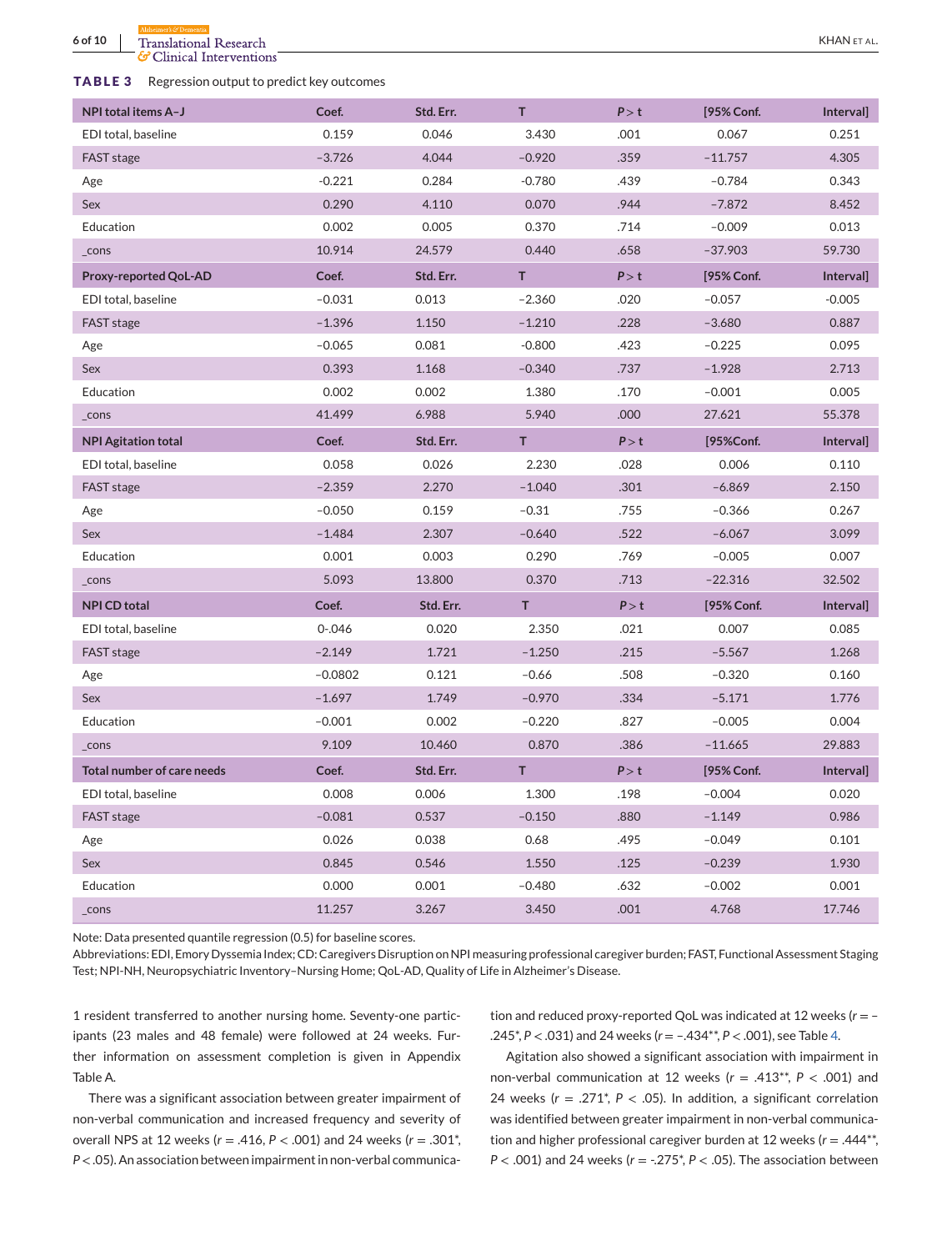<span id="page-6-0"></span>**TABLE 4** Associations between impairment in communication and key outcome measures

| waxarxii  |  |
|-----------|--|
|           |  |
| rventions |  |

|                                      | <b>EDI</b>  | <b>EDI</b>  | <b>STALD</b> | <b>STALD</b> |
|--------------------------------------|-------------|-------------|--------------|--------------|
|                                      | total score | total score | total score  | total score  |
|                                      | 12 weeks    | 24 weeks    | 12 weeks     | 24 weeks     |
| NPI total items A-J                  | $.416**$    | $.301*$     | $-0.179$     | $-0.234$     |
|                                      | P < .001    | $P = 0.011$ | $P = 0.205$  | $P = .127$   |
|                                      | $(n = 78)$  | $(n = 70)$  | $(n = 52)$   | $(n = 44)$   |
| NPI baseline agitation cluster score | $.413**$    | $.271*$     | $-0.116$     | $-0.096$     |
|                                      | P < .001    | $P = .023$  | $P = .417$   | $P = .533$   |
|                                      | $(n = 77)$  | $(n = 70)$  | $(n = 51)$   | $(n = 44)$   |
| NPI-NH Professional caregiver burden | $.444**$    | $.275*$     | $-0.215$     | $-0.155$     |
|                                      | P < .001    | $P = .021$  | $P = .126$   | $P = .316$   |
|                                      | $(n = 78)$  | $(n = 70)$  | $(n = 52)$   | $(n = 44)$   |
| Total number of care needs           | 0.201       | 0.215       | $-0.208$     | $-0.272$     |
|                                      | $P = .077$  | $P = .073$  | $P = .140$   | $P = .075$   |
|                                      | $(n = 78)$  | $(n = 70)$  | $(n = 52)$   | $(n = 44)$   |
| Proxy-reported QoL-AD                | $-.245*$    | $-.434**$   | 0.240        | 0.273        |
|                                      | .031        | P < .001    | .094         | $P = .076$   |
|                                      | $(n = 77)$  | $(n = 70)$  | $(n = 51)$   | $(n = 43)$   |

Note: Data presented on Spearman's correlation at week 12 and week 24.

Abbreviations: EDI, Emory Dyssemia Index; NPI-NH, Neuropsychiatric Inventory–Nursing Home; QoL-AD, Quality of Life in Alzheimer's Disease; STALD, Sheffield Screening Test for Acquired Language Disorders. \*\* significant at the 0.01 significance level, \*significant at the 0.05 significance level.

impairment of non-verbal communication and the total number of care needs was not maintained at any other follow-up time points. Verbal communication did not present association with any of the outcomes studied at longitudinal intervals.

# **4 DISCUSSION**

The current study identified significant associations between impairments of non-verbal communication with QoL, NPS, and specific NPS subsyndromes, namely agitation. A significant association with professional caregiver burden was also reported. These associations were further identified at both 12 and 24 weeks demonstrating consistency over time.

Importantly, these results indicate that non-verbal communication, which has been relatively ignored as an intervention focus for people with dementia, could provide a new opportunity to develop interventions with a broad range of benefits for nursing home residents with dementia and for staff, and may be particularly important in developing interventions and facilitating better communication for people with severe dementia.

The current report builds on previously suggested associations between impairments in verbal communication and NPS<sup>[15](#page-8-0)</sup> but indicates that impairments in non-verbal communication have a greater impact on NPS and QoL in people with moderate to severe dementia. A likely explanation is that with a decline in non-verbal communication, people are less able to maintain meaningful social interactions, and less able to communicate care needs, with likely impacts on care needs, caregiver burden, and QoL.<sup>[20](#page-8-0)</sup> Impaired non-verbal communication may also lead to misperception of intentions; an increased likelihood of perceiving risk or threat; and possibly to an increase in agitation, aggression, and other NPS in response. $13$ 

Previous work has suggested that people with severe dementia obtain less benefit than people with moderate or moderately severe dementia from interventions that promote social interaction and personalized activities. This may relate in part to the reliance on verbal communication strategies within these interventions.[19](#page-8-0) The current data emphasize the importance of developing interventions that are more tailored to the needs of people with more severe dementia, who may rely more on non-verbal cues to communicate and connect with others.[19](#page-8-0) People with severe dementia have the highest needs and lowest QoL but have been largely ignored by research funders. Our results provide a platform for an exciting opportunity to develop an intervention tailored to the needs of these individuals.

There is emerging evidence that interventions such as storytelling and music, which include some non-verbal elements, confer benefits, $41-45$  but the literature pertaining to specific interventions targeting non-verbal communication are much more limited. For instance, a recent small-scale study ( $N = 5$ ) by Ellis and Astell<sup>[44](#page-8-0)</sup> examined non-verbal cues to promote social interaction and communication for PlwD with limited verbal communication skills. All participants retained repertoire of non-verbal cues including eye gaze, emotion expressions, and gestures, characterized with increasing gaze, smiling, and imitation behavior during non-verbal communication interaction intervention sessions.

The findings of this article build on the preliminary evidence, elaborating on specific impairments in key non-verbal cues for people with severe dementia. The current study highlights aspects of non-verbal communication that are relatively preserved even in people with moderately severe and severe dementia, including hand gestures and gaze, which could form the basis of new interventions to promote improved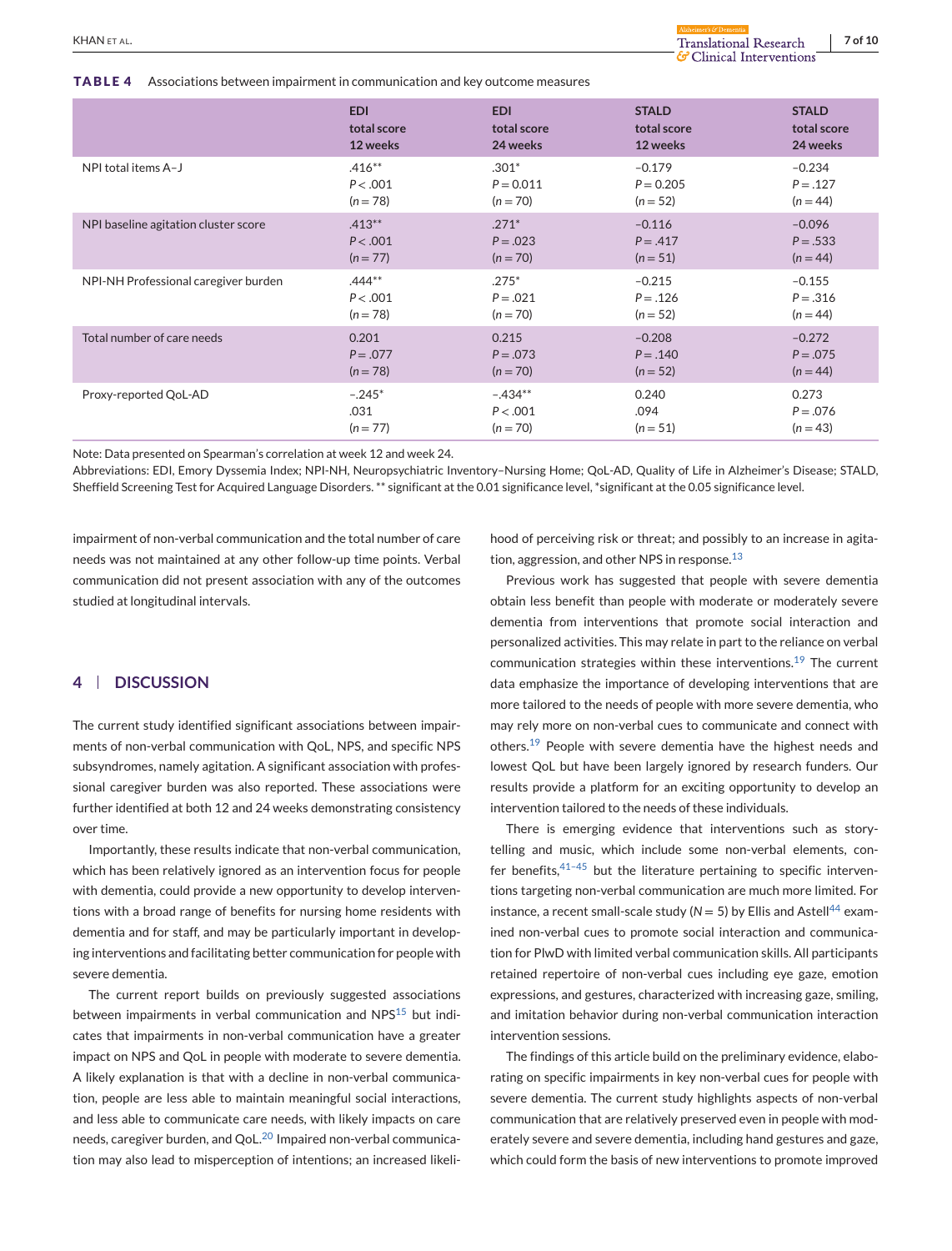<span id="page-7-0"></span>communication and facilitated social interaction. Of note, an intervention from the learning disabilities literature using non-verbal cues for developing joint attention has shown to improve engagement and interaction. $46-50$  Joint attention develops specific skills involving sharing attention through gestures; pointing, showing, and coordinating gaze between targeted objects and individuals to create joint engagement; and a turn-taking channel for mutually sustained engagement. Overall, the current report presents a more in-depth understanding of retained non-verbal skills, and an opportunity to build an evidencebased non-verbal communication platform, working with specific individualized retained non-verbal communication skills to improve interactions in severe stages during which communication can be most challenging. In our cohort, the best retained non-verbal cues included hand gestures, eye gaze, space/touch, and facial expressions and paralanguage. Notably, use of hand gestures was least impaired in both people with moderate to severe and severe dementia. These findings allude to the potential of developing an effective communication interaction program for PlwD with clear recommendations to train care staff to modify their communication cues to meet the needs of individuals with dementia who can no longer speak. Appropriately powered investigational interventional research is required to draw firm conclusions regarding non-verbal communication as a therapeutic tool within the dementia population.

# **4.1 Limitations**

The current findings contribute to identifying the link between impairment in non-verbal communication and NPS and QoL of PlwD in nursing home settings. There are no gold standards for measuring QoL and there are challenges with all approaches to measuring QoL in PlwD. Both proxy and self-reported QoL measuring scales have their apparent strengths and weaknesses. The current study focused on participants with moderate to severe dementia, for whom inaccuracies in selfreport measures necessitate the use of proxy-reported QoL-AD scores, although it is acknowledged that this approach also has limitations.

Caution is needed when inferring an association between nonverbal communication and QoL, as there are a number of potential confounding factors. For the purpose of analysis, the association between non-verbal communication and QoL was significant in a regression analysis that included potential confounding factors, including dementia severity (FAST stages), age, sex, and education, which gives more confidence in the analysis, but replication studies will be helpful in confirming the association.

While further work is needed for the development of interventions focusing on more effective person-centered care, the study highlights a potentially important area for further education for care staff in nursing home settings.

# **ACKNOWLEDGMENTS**

We acknowledge the support of Jean Beh and Jemuwem Eno-Amooquaye in the data collection and editorial assistance of this manuscript. We thank the National Institute for Health Research (NIHR) Biomedical Research Centre at South London and Maudsley NHS Foundation Trust and King's College London for supporting the Care Home Research Network infrastructure that supported the conduct of this study. This study represents independent research funded by the [National Institute for Health Research](#page-0-0) (NIHR) Biomedical Research Centre at South London and Maudsley NHS Foundation Trust and King's College London. The views expressed are those of the author(s) and not necessarily those of the NHS, the NIHR, or the Department of Health and Social Care.

# **CONFLICTS OF INTEREST**

The authors have no conflicts of interest to report.

#### **ORCID**

*Zunera Khan* <https://orcid.org/0000-0001-9167-9570>

#### **REFERENCES**

- 1. Prince M, Comas-Herrera A, Knapp M, Guerchet M, Karagiannidou M. World Alzheimer report 2016: improving healthcare for people living with dementia: coverage, quality and costs now and in the future. 2016.
- 2. Laing W, Buisson E. Care of Older People: UK market report 2016.
- 3. Thraves L. *Fix dementia care: NHS and care homes*. UK: Alzheimer's Society; 2016.
- 4. Ballard C, O'Brien J, James I, et al. Quality of life for people with dementia living in residential and nursing home care: the impact of performance on activities of daily living, behavioral and psychological symptoms, language skills, and psychotropic drugs. *Int Psychogeriatr*. 2001;13:93-106.
- 5. Lyketsos CG, Lopez O, Jones B, Fitzpatrick AL, Breitner J, DeKosky S. Prevalence of neuropsychiatric symptoms in dementia and mild cognitive impairment: results from the cardiovascular health study. *JAMA*. 2002;288:1475-1483.
- 6. Hoe J, Hancock G, Livingston G, Orrell M. Quality of life of people with dementia in residential care homes. *Br J Psychiatry*. 2006;188:460-464.
- 7. Jing W, Willis R, Feng Z. Factors influencing quality of life of elderly people with dementia and care implications: a systematic review. *Arch Gerontol Geriatr*. 2016;66:23-41.
- 8. Laybourne A, Livingston G, Cousins S, et al. Carer coping and resident agitation as predictors of quality of life in care home residents living with dementia: managing Agitation and Raising Quality of Life (MAR-QUE) English national care home prospective cohort study. *Int J Geriatr Psychiatry*. 2019;34:106-113.
- 9. Cohen-Mansfield J. Theoretical frameworks for behavioral problems in dementia. *Alzheimer Care Today*. 2000;1:8-21.
- 10. Hancock GA, Woods B, Challis D, Orrell M. The needs of older people with dementia in residential care. *Int J Geriatr Psychiatry*. 2006;21:43- 49.
- 11. Orange JB. In: Lubinski R, ed. *Perspectives of family members regarding communication changes. Dementia and communication*. Philadelphia: Decker; 1991.
- 12. Ripich DN. Functional communication with AD patients: a caregiver training program. *Alzheimer Dis Assoc Disord*. 1994;8(Suppl 3):95-109.
- 13. Murray J, Schneider J, Banerjee S, Mann A. EUROCARE: a crossnational study of co-resident spouse carers for people with Alzheimer's disease: iI–A qualitative analysis of the experience of caregiving. *Int J Geriatr Psychiatry*. 1999;14:662-667.
- 14. Done DJ, Thomas JA. Training in communication skills for informal carers of people suffering from dementia: a cluster randomized clinical trial comparing a therapist led workshop and a booklet. *Int J Geriatr Psychiatry*. 2001;16:816-821.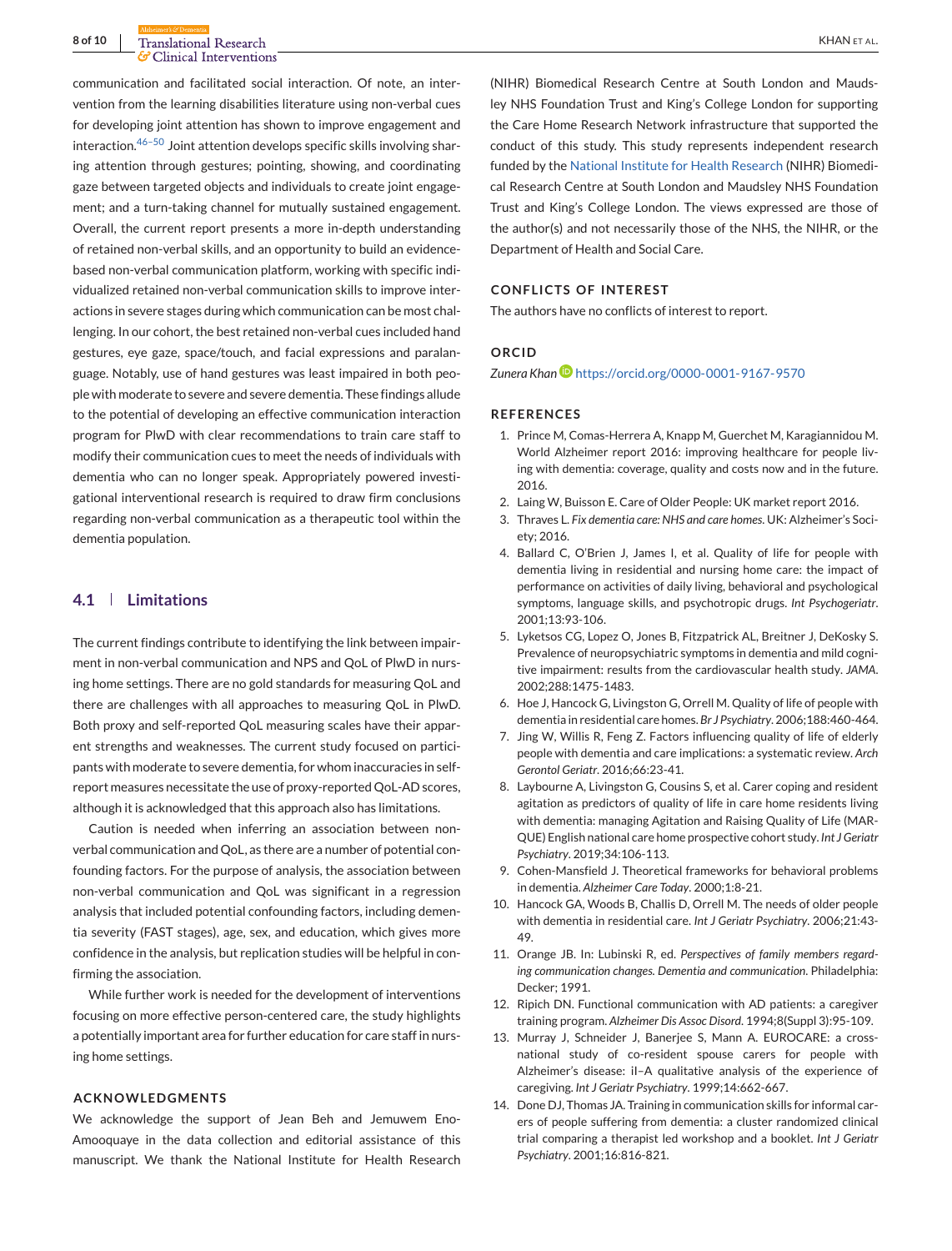- <span id="page-8-0"></span>15. Potkins D, Myint P, Bannister C, et al. Language impairment in dementia: impact on symptoms and care needs in residential homes. *Int J Geriatr Psychiatry*. 2003;18:1002-1006.
- 16. Alnes RE, Kirkevold M, Skovdahl K. Insights gained through Marte Meo Counselling: experiences of nurses in dementia specific care units. *Int J Older People Nurs*. 2011;6:123-132.
- 17. Eggenberger E, Heimerl K, Bennett MI. Communication skills training in dementia care: a systematic review of effectiveness, training content, and didactic methods in different care settings. *Int Psychogeriatr*. 2013;25:345-358.
- 18. Downs M, Collins L. Person-centred communication in dementia care. *Nurs Stand*. 2015;30:37-41.
- 19. Ballard C, Corbett A, Orrell M, et al. Impact of person-centred care training and person-centred activities on quality of life, agitation, and antipsychotic use in people with dementia living in nursing homes: a cluster-randomised controlled trial. *PLoS Med*. 2018;15:e1002500.
- 20. Strandroos L, Antelius E. Interaction and common ground in dementia: communication across linguistic and cultural diversity in a residential dementia care setting. *Health (London)*. 2017;21:538-554.
- 21. Machiels M, Metzelthin SF, Hamers JP, Zwakhalen SM. Interventions to improve communication between people with dementia and nursing staff during daily nursing care: a systematic review. *Int J Nurs Stud*. 2017;66:37-46.
- 22. Ballard C, Corbett A, Orrell M, et al. Impact of person-centred care training and person-centred activities on quality of life, agitation, and antipsychotic use in people with dementia living in nursing homes: a cluster-randomised controlled trial. *PLoS Med*. 2018;15:e1002500.
- 23. Livingston G, Kelly L, Lewis-Holmes E, et al. Non-pharmacological interventions for agitation in dementia: systematic review of randomised controlled trials. *Br J Psychiatry*. 2014;205:436-442.
- 24. Cummings JL, Lyketsos CG, Peskind ER, et al. Effect of dextromethorphan-quinidine on agitation in patients with Alzheimer disease dementia: a randomized clinical trial. *JAMA*. 2015;314:1242- 1254.
- 25. McKhann G, Drachman D, Folstein M, Katzman R, Price D, Stadlan EM. Clinical diagnosis of Alzheimer's disease: report of the NINCDS-ADRDA Work Group under the auspices of Department of Health and Human Services Task Force on Alzheimer's Disease. *Neurology*. 1984;34:939-944.
- 26. GOV.UK. *Mental Capacity Act*. London: The Stationery Office; 2005.
- 27. Love EB, Nowicki S, Duke MP. The Emory Dyssemia Index: a Brief Screening Instrument for the identification of nonverbal language deficits in elementary school children. *J Psychol*. 1994;128:703-705.
- 28. Bonner MJ, Hardy KK, Willard VW, Anthony KK, Hood M, Gururangan S. Social functioning and facial expression recognition in survivors of pediatric brain tumors. *J Pediatr Psychol*. 2008;33:1142-1152.
- 29. Khan Z, Da Silva MV, Eno-Amooquaye J, et al. Identification of nonverbal communication tools for use in dementia. *medRxiv*. 2021. 2021.2001.2028.21250369.
- 30. Syder D, Body R, Parker M, Boddy M. *Sheffield screening test for acquired language disorders*. Windsor: NFER-Nelson; 1993.
- 31. Blake H, McKinney M, Treece K, Lee E, Lincoln NB. An evaluation of screening measures for cognitive impairment after stroke. *Age Ageing*. 2002;31:451-456.
- 32. Cummings JL, Mega M, Gray K, Rosenberg-Thompson S, Carusi DA, Gornbein J. The Neuropsychiatric Inventory: comprehensive assessment of psychopathology in dementia.*Neurology*. 1994;44:2308-2314.
- 33. Wood S, Cummings JL, Hsu M-A, et al. The use of the neuropsychiatric inventory in nursing home residents: characterization and measurement. *Am J Geriatr Psychiatry*. 2000;8:75-83.
- 34. Selbaek G, Engedal K. Stability of the factor structure of the Neuropsychiatric Inventory in a 31-month follow-up study of a large sample of nursing-home patients with dementia. *Int Psychogeriatr*. 2012;24:62- 73.
- 35. Thorgrimsen L, Selwood A, Spector A, et al. Whose quality of life is it anyway?: the validity and reliability of the Quality of Life-Alzheimer's Disease (QoL-AD) Scale. *Alzheimer Dis Assoc Disord*. 2003;17:201- 208.
- 36. Hoe J, Katona C, Roch B, Livingston G. Use of the QOL-AD for measuring quality of life in people with severe dementia–the LASER-AD study. *Age Ageing*. 2005;34:130-135.
- 37. Reynolds T, Thornicroft G, Abas M, et al. Camberwell Assessment of Need for the Elderly (CANE). Development, validity and reliability. *Br J Psychiatry*. 2000;176:444-452.
- 38. Orrell M, Hancock G. CANE: Camberwell assessment of need for the elderly, Gaskell London; 2004.
- 39. Reisberg B. Functional assessment staging (FAST). *Psychopharmacol Bull*. 1987;24:653-659.
- 40. Folstein MF, Folstein SE, McHugh PR. Mini-mental state". A practical method for grading the cognitive state of patients for the clinician. *J Psychiatr Res*. 1975;12:189-198.
- 41. Hubbard G, Cook A, Tester S, Downs M. Beyond word: older people with dementia using and interpreting nonverbal behaviour. *J Aging Stud*. 2002;16:155-167.
- 42. Hydén L-C. Storytelling in dementia: embodiment as a resource. *Dementia*. 2013;12:359-367.
- 43. Small J, Chan SM, Drance E, et al. Verbal and nonverbal indicators of quality of communication between care staff and residents in ethnoculturally and linguistically diverse long-term care settings. *J Cross Cult Psychol*. 2015;30:285-304.
- 44. Ellis M, Astell A. Communicating with people living with dementia who are nonverbal: the creation of Adaptive Interaction. *PLoS One*. 2017;12:e0180395.
- 45. Garrido S, Stevens CJ, Chang E, Dunne L, Perz J. Music and dementia: individual differences in response to personalized playlists. *J Alzheimers Dis*. 2018;64:933-941.
- 46. Tomasello M, Farrar MJ. Joint attention and early language. *Child Dev*. 1986:1454-1463.
- 47. Mundy P, Sigman M, Kasari C. A longitudinal study of joint attention and language development in autistic children. *J Autism Dev Disord*. 1990;20:115-128.
- 48. Kasari C, Freeman S, Paparella T. Joint attention and symbolic play in young children with autism: a randomized controlled intervention study. *J Child Psychol Psychiatry*. 2006;47:611-620.
- 49. Taylor BA, Hoch H. Teaching children with autism to respond to and initiate bids for joint attention. *J Appl Behav Anal*. 2008;41:377-391.
- 50. Kasari C, Gulsrud AC, Wong C, Kwon S, Locke J. Randomized controlled caregiver mediated joint engagement intervention for toddlers with autism. *J Autism Dev Disord*. 2010;40:1045-1056.

**How to cite this article:** Khan Z, Da Silva MV, Nunez K-M, et al. Investigating the effects of impairment in non-verbal communication on neuropsychiatric symptoms and quality of life of people living with dementia. *Alzheimer's Dement*. 2021;7:e12172.